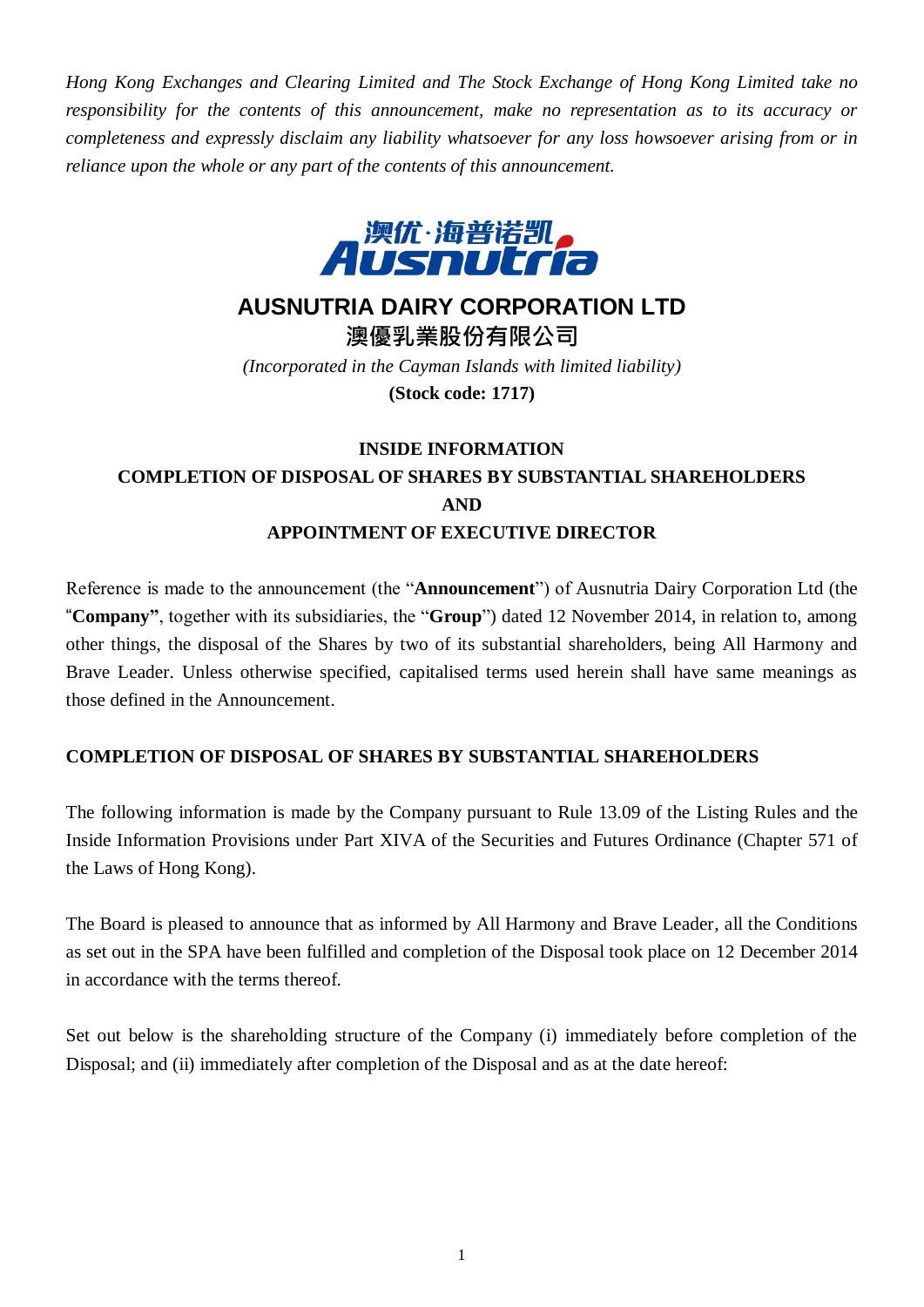|                                                |                                                         |            | <b>Immediately after</b>                                |            |
|------------------------------------------------|---------------------------------------------------------|------------|---------------------------------------------------------|------------|
|                                                | <b>Immediately before</b><br>completion of the Disposal |            | completion of the Disposal<br>and as at the date hereof |            |
|                                                |                                                         |            |                                                         |            |
|                                                | Number of                                               |            |                                                         |            |
|                                                | <b>Shares</b>                                           | Percentage | Number of Shares                                        | Percentage |
| All Harmony                                    | 107,000,000                                             | 10.84%     | Nil                                                     | Nil        |
| Ausnutria Holding Co Ltd                       | 200,000,000                                             | 20.27%     | 200,000,000                                             | 20.27%     |
| <b>Brave Leader</b>                            | 214,646,000                                             | 21.75%     | 66,619,550                                              | 6.75%      |
| <b>Silver Castle International Limited</b>     | 60,000,000                                              | 6.08%      | 60,000,000                                              | 6.08%      |
| Sub-total                                      | 581,646,000                                             | 58.94%     | 326,619,550                                             | 33.10%     |
| Center Lab                                     | 3,306,000                                               | 0.34%      | 134,977,075                                             | 13.68%     |
| Bioengine <sup>(Note 1)</sup>                  | <b>Nil</b>                                              | <b>Nil</b> | 123, 355, 375                                           | 12.50%     |
| BioEngine Technology Development Inc. (Note 1) | 5,769,000                                               | 0.58%      | 5,769,000                                               | 0.58%      |
| Sub-total                                      | 9,075,000                                               | 0.92%      | 264, 101, 450                                           | 26.76%     |
| Ms. Lin O, Li-Chu (Note 2)                     | 498,000                                                 | 0.05%      | 498,000                                                 | 0.05%      |
| Public $^{(Note 3)}$                           | 395,624,000                                             | 40.09%     | 395,624,000                                             | 40.09%     |
| <b>Total</b>                                   | 986, 843, 000                                           | 100.00%    | 986, 843, 000                                           | 100.00%    |

*Notes:*

1. Both Bioengine and BioEngine Technology Development Inc. ("BioEngine Technology") are non-wholly owned subsidiaries of *Center Lab.*

*2. Ms. Lin O, Li-Chu is the spouse of Mr. Lin Jung-chin ("Mr. Lin").*

*3. Public shareholding includes 260,000 Shares held by Mr. Lin's associate (as defined under the Listing Rules).*

## **APPOINTMENT OF EXECUTIVE DIRECTOR**

The Board is pleased to announce that Mr. Lin Jung-chin has been appointed as an executive Director with effect from 12 December 2014. Upon his appointment, Mr. Lin will be responsible for the strategic development of the Group.

Mr. Lin, aged 60, graduated with a bachelor degree in pharmacy from Taipei Medical University in 1977 and was rewarded an Honorary Doctor in Medical by Taipei Medical University in 2010. He held several chief executive management positions in various pharmaceutical companies in Taiwan for more than 30 years.

Mr. Lin is currently the chairman of Center Lab, the shares of which are listed on the GreTai Securities Market in Taiwan. He is also the chairman of both Bioengine and BioEngine Technology, both being non-wholly owned subsidiaries of Center Lab. He holds approximately 15% equity interests (direct and indirect) in Center Lab, approximately 5.72% equity interests (direct and indirect) in Bioengine and approximately 27.17%